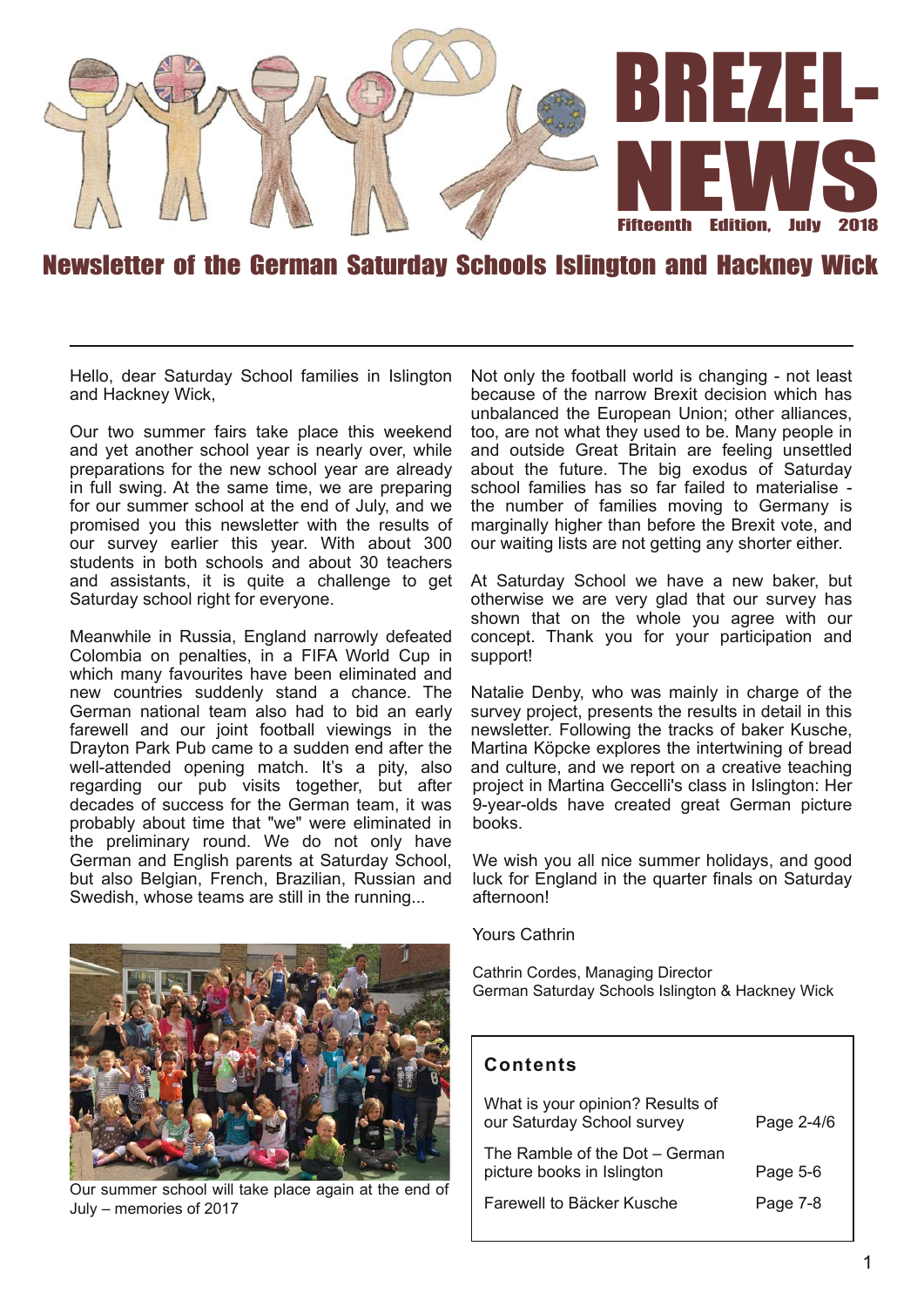## **What is your opinion? Results of our Parent Survey earlier this year**

In January/February we undertook our first ever Saturday School survey to find out how our parents in Hackney and Islington feel about our two schools. It has been a project long in the making. When we finally designed our survey, we aimed to make it simple to complete and did not wish to take too much of our parents' time. We also wanted to be able to get clear responses. At the same time, we wanted to give participants the opportunity to provide us with as much feedback as they wanted via the various comment sections. The survey was to be anonymous to encourage honest feedback and comments that would help us to identify weaker areas to improve our schools.

We aim for our schools to have a very open presence and in addition to being available via email our management teams are usually on the premises for parents or children to approach us with any concerns or suggestions. We wanted the survey to offer another avenue of communication.

The survey went out to each parent on our distribution lists for both schools. Currently we have about 120 families in Islington and 80 in Hackney. Survey language was English to also offer non-German speaking parents the chance to participate. Across both schools the response rate was 42% with a slightly higher response rate of 46% for Hackney and 37% for Islington. We are very pleased with this strong participation across both schools.

More families with younger children under 11 completed the survey which is mainly due to the fact that all Hackney children (currently about 100) are under 11 at the moment. In Islington, we teach about 95 children aged 4-11 and about 80 students over 11 in our GCSE and A level preparation classes, so currently about two thirds of our children are under 11. Looking forward, we are also heading for GCSE preparation with our eldest class in Hackney now and should have the first Hackney students taking their exams in 2020.

The majority of families have a comfortable allround journey time of up to 40 minutes and only just over 10% take up to an hour. Journey time does not affect how happy families are with our schools. However, from experience and talking to individual families over the years, we are well aware that a long commute can be a reason to ultimately abandon the Saturday School experience.

There was a near even split between respondents attending under 1 year (34%) and 1 to 4 years (35%), 25% between 5 and 9 years and 8% attending 10 years and more. This is likely due to the above-mentioned bulk of younger children enrolled with us, a fair amount of new families in

Hackney in the last school year, and potentially more survey enthusiasm among new parents.

It was particularly interesting for us to find out how families rate their children's level of German. Here we asked them to consider their oldest child. There was a near equal split between children who are fluent or have good or fair understanding. 31% of our families think their children's German is fluent, 34% consider it to be good and 27% think it is fair. Only 8% of our families feel their children speak and understand very little German. It seems for those families in particular, attending Saturday School will improve their children's language level. A frequent comment, which coincides with our observations over the years, is that younger siblings often have a less proficient level of German. A very encouraging comment was that "Saturday School does make a difference in that the children speak German in another than just the family context and that they are socialising in German with other children."

The vast majority of respondents are very happy with Saturday School, both in terms of organisation and in terms of teaching which we had split into two questions. Close to 100% of respondents across both schools are happy or very happy (48% respectively) with the overall learning environment such as the general atmosphere, premises, organisation, communication and class sizes. For happiness relating to our schools' approach to teaching there was also a good, albeit slightly lower, outcome of 83% (46% very happy, 37% happy). In both these questions we strongly relied on the comments to gain more insight.



Saturdays School mothers in Islington discussing life – and enjoying the sunshine

Over half of respondents explicitly commented that their children enjoy Saturday School. Here, a frequent answer was "It's sometimes hard to get them going in the morning, but once they are at school, they enjoy it." Others particularly value the friendships their children formed over the years, and we feel these friendships are often the key to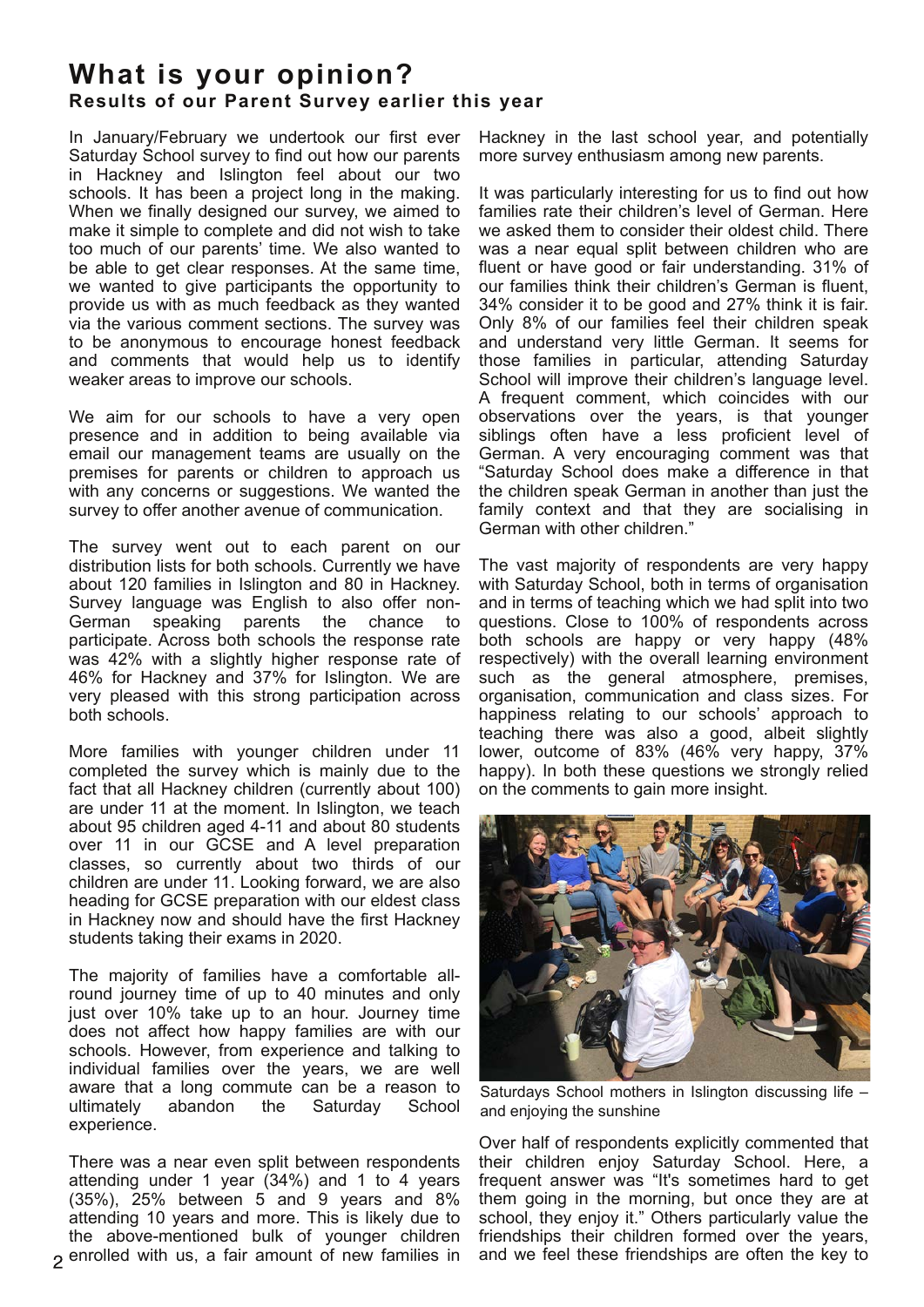#### **Main survey results:**

- Great encouraging overall response rate of 42%
- 98% happy or very happy with the schools overall (organisation, communication, premises)
- 83% happy or very happy with the teaching at the schools
- Very similar results for both schools in all areas
- Equal weighting of community and teaching as areas of importance to our parents
- Many suggestions for new initiatives to further enrich our community where we would welcome parental involvement

success. For effective teaching to take place, our environment needs to focus on the children's wellbeing. But we are well aware that it is a challenge for children to stay motivated to attend an extra morning of classes at the end of a busy school week.

A fifth of respondents feel they do not receive enough information from the school, the teachers or their children regarding what is going on in the classrooms and of their children's progress. We would like to stress that, in addition to the annual parent teacher consultation, our teachers operate an open-door policy and are happy to talk to parents before or after lessons, and many parents use this avenue of communication. However, please be mindful of times when a teacher is clearly busy with classroom preparation, and parent discussions should not infringe on class time. Most teachers would also be happy to be contacted via email or have messages forwarded to them via the Saturday School email.

We also offer regular open classes where parents can observe their children's class. We send out regular emails to provide information about organisational issues like term dates, special events and payment information. We provide background information to school specific topics in our newsletter, The Brezel-News, and, as a schoolwide measure, plan to introduce our curriculum in in the autumn edition. We also have a website and Facebook group, with the latter two not being very lively. We find it very hard in this age of information overflow and different channels of communication to effectively contact parents with relevant information, and often realise that parents do not take available information on board.

A further point of criticism is keeping in touch with families on our waiting list. We have more than 200 families on the waiting list. Most of them have children under 4 who are still too young for our Saturday School classes. Unfortunately, it exceeds our capacity to contact these families on a regular basis. We fill places by age and waiting time and answer inquiries as well as possible.

A few parents would like to see teachers setting homework for their classes, at least on a voluntary basis. This has not been suggested widely and as we are mindful of not undermining our positive and creative teaching focus, we would not wish to action this as a regular feature of Saturday School. Homework is set for the classes preparing for examinations and class teachers are happy to suggest further activities to any parent who would like their children to do more work. If children return after class with a worksheet or similar, this should obviously be seen as a pointer towards what the children have been engaging in and what families could practise or talk about further at home to deepen the learning that has taken place in the classroom.

Some comments related to "fun" homework or extensions, such as films, reading lists or suggestions of resources by the teachers. As this can be combined across age groups and classes and the two schools, we would like to compile a resources list of German language books, films, TV programs, music and apps by age groups and suitable for our bilingual learners. Here we would look for parental involvement in collecting suggestions from all parents for wider distribution.



Parents visiting Nina and Barbara's class in Islington

With regards to which aspects of Saturday School are most important to our families, all five areas improvement of language, participation in culture, socialising with German speaking children and adults, GCSE and A level preparation and fun activities - received a near equal weighting. We are particularly pleased that the social and cultural aspects are considered equally as important as the actual language learning and exams and we feel encouraged to continue with our parent-led, community-oriented approach that has enabled us to grow our schools successfully over many years. In fact, there have been various suggestions to further increase our social activities.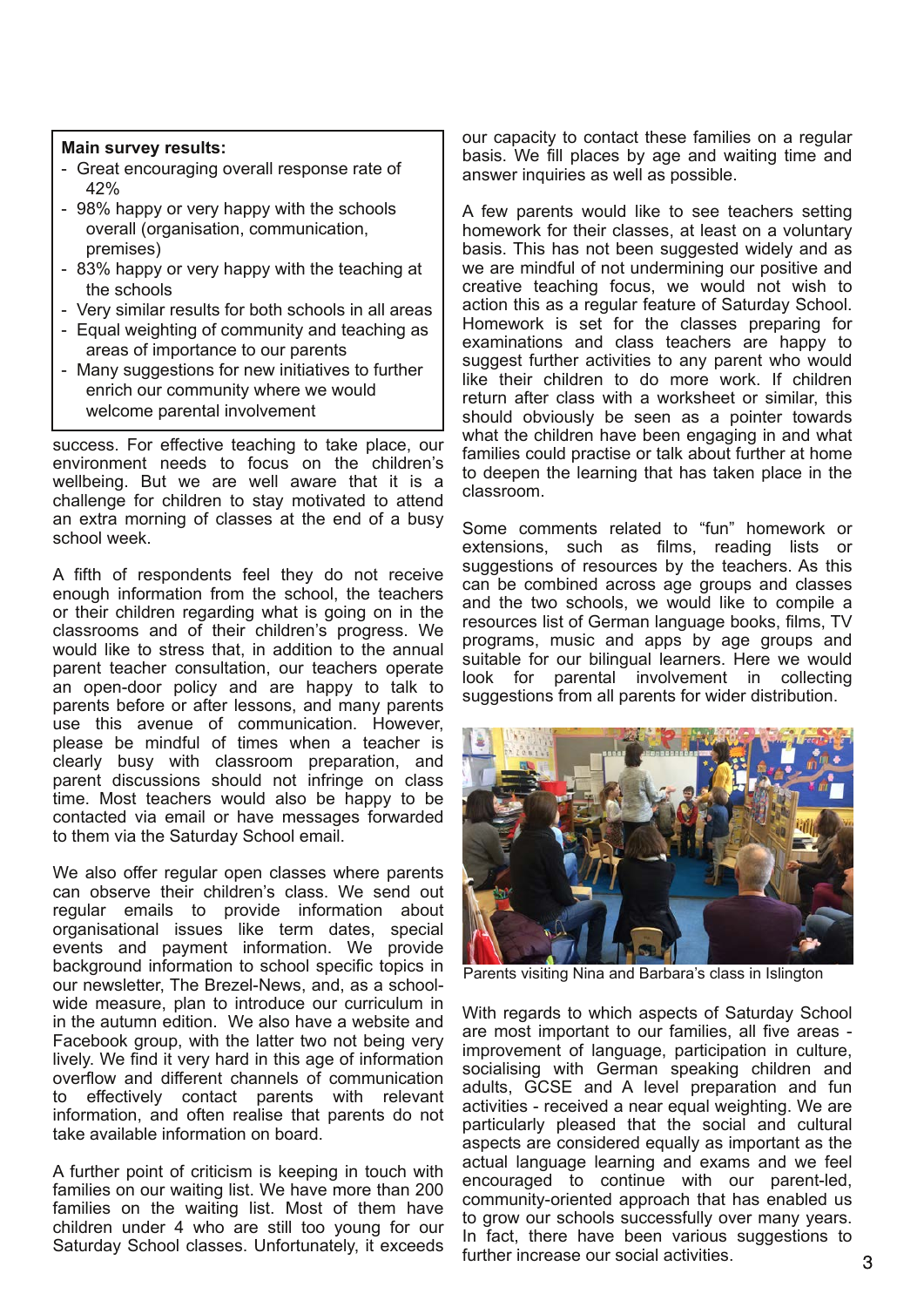This was backed by comments like "German School has given our children a sense of belonging and understanding to another culture which we cherish a lot" or "Being part of an Anglo-German community in a positive inclusive way is really important so that possibly old-fashioned ignorant images and stereotypes can be shrugged off as being unrealistic or irrelevant to kids' self-identity as German or part German" or "The parent-friendly setting really encourages contact, friendship, networking and solidarity among families which to us is equally if not sometimes in fact more important than the simple teaching."

We would not wish to change our overall structure and will continue to ask parents to stay on the premises, participate in our community and supervise their children during break. We understand that being able to drop off children for the duration of the morning would make the practical aspect of Saturday School much easier for some families, but we have to stress that it would change our whole concept, stretch our limited teacher resources too much and would also significantly add to the cost of Saturday School.

Families are welcome to share childcare arrangements, but children have to know who is responsible for them during the morning. Please keep in mind that out-of-classroom supervision is your responsibility. There are activities on offer while you are at the school that help build relationships and are part of the overall Saturday School experience, such as tea and coffee making facilities, adult classes, 2nd hand book tables and our choir in Islington. In response to the survey, in the summer term we have further increased these activities by setting up a toddler group in Islington, reviving the book club in Hackney (there is now a German book club at both schools) and Kerstin Klein and Jana Riedel have introduced a DVD rental in Hackney. The DVD rental table in Islington has long been a contact hub for parents. We welcome parents to take the initiative – adult classes, choir and book club originally came to life due to parents' ideas and we are very grateful to the parent volunteers who support us on a regular or one-off-basis.

A few of you feel we do not currently do enough as schools to make new families feel welcome. In Islington we have in the past had a termly "New Parents Meet Up", also run by parent volunteers, and in the new school year we will make an effort to organise this again in both schools.

One of the suggestions of the survey which we have already actioned in Islington is our toddler group. It became clear just how many younger siblings there are every Saturday, waiting for their older brothers or sisters to finish their classes, and that a dedicated space for them is welcome. A few years ago, parents organised such a group in Hackney and we previously attempted to establish a group in Islington, but the idea never took off on a long-term basis. In Islington we have asked Rebecca Johnson to kick-start this group and Petra Arnold, who also leads our singing circle, has been singing with the toddlers. We want to establish a similar group in Hackney but have to stress that such groups need parental involvement on an ongoing basis.



Easter egg hunt in Islington

With regards to time spent on the premises, the suggestion has also been made how beneficial it would be if all children also spoke German outside of actual class time. We do not believe that we should enforce this. Instead, we believe in leading by example and ask parents and carers to speak and positively encourage German speaking whenever possible. We are disappointed when we overhear German speaking parents addressing their children in English precisely while at Saturday School.

We are very appreciative that over 80% of respondents affirmed that our fees are reasonable and compare well with other activities. We are a not-for-profit organisation but wish to pay our teachers and management a fair salary, have to pay rent, insurance, accountancy etc, and also need funds for materials and for additional activities such as our popular lantern walk or Easter egg hunt. At the same time, we do not want to exclude anyone who undertakes the effort of multilingual upbringing and try to keep the fees as reasonable as possible.

To conclude, we really appreciate the large amount of feedback and suggestions. We have taken all comments from the survey on board but could not list them all specifically in this article. Specific feedback for individual teachers has been passed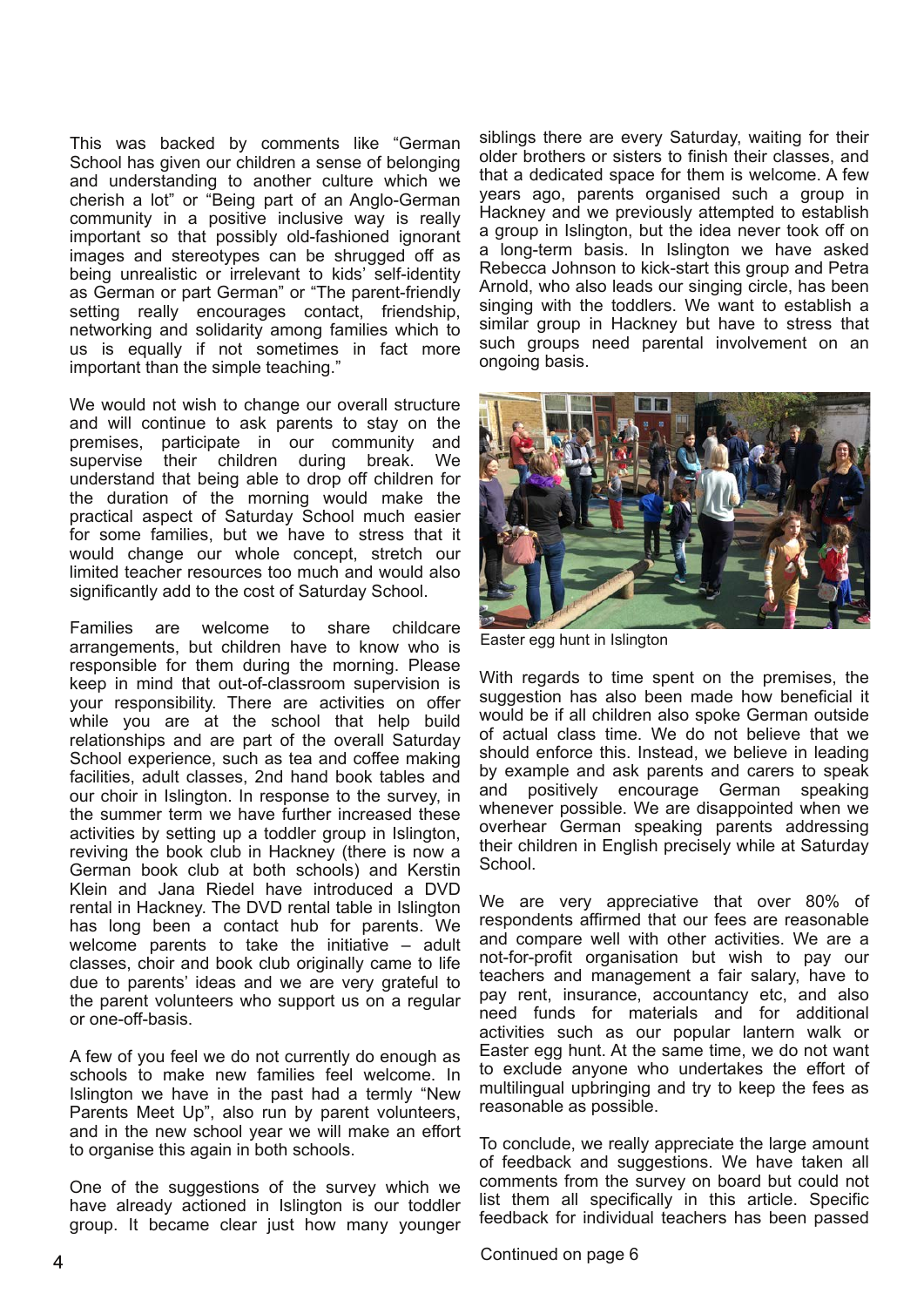## **The Ramble of the Dot Saturday School kids design German picture books**

"Hello, my name is Dot - I live in a colourful computer." This term, the 15 girls and boys in Martina Geccelli's class in Islington worked on a great creative project and produced their own picture books. The 9-year-olds then presented them to their and other interested parents in the school hall as well as to our two youngest Saturday school classes.

Over four Saturdays, the children worked on their books during the second part of Saturday School lessons. In groups of four or three, they developed and illustrated their individual stories. The only guidelines given were the main character - the dot as in the computer .com - and the colouring technique – in ink. It was an exciting process: The children had to come up with stories as a team, then paint the pictures to the story, write a text in German and create the book from the individual pages. The story was aimed at 4- to 5-year-olds.

"The intention was to develop a story in a team and thereby expand the children's less proficient German writing skills," explains Martina. "The children were encouraged only to speak German during their group work. It was not easy for everyone, but it got better and better! Part of the team work was deciding who should paint which picture and how the text was created for each picture. Here, the fluent speakers could help those whose German was a little weaker. The children had to think about how to build tension and how to then dissolve it. After the first and second revised drafts of the texts by the children, I corrected the writing, and sometimes animated it using direct speech. But the children came up with the complete content."

The children worked very independently on their picture books, they were highly motivated and communicated well with each other. During group work, each child could show his/her strengths. Another important part of the process was to present the finished books and to receive praise and recognition for the project work. The picture books were first presented to the children of the two youngest Saturday school classes (in Anja's and Klaudia's beginners' class and in the second youngest class taught by Nina and Barbara) and then to parents in the school hall. A little shy, but very proud, the children read their stories. Again, they took turns reading each other's pages and working together.

The younger children had a lot of fun watching and listening. Teacher Anja, who also enjoyed the reunion with her ex-students, reports: "Martina's book project was so great! It was so emotional for me to suddenly see my old students whom Klaudia



The picture book by Ben, Mathilda, Chiara and Kiara

and I taught in the beginners' group 4 or 5 years ago. When they started proudly presenting and reading their books, I was speechless! It was incredible how each one had developed. As well as their German! Now they all sat and read from their own written and drawn books. Great stories! Our little ones listened intently and were thrilled. They found it really gripping. In the end, the little ones were full of questions: Did you do this alone? Even the story? And painted it? How long did it take? Will we do that too when we are as old as you are? It was so cute and we all had so much fun! Great work, Martina!"

The adults in the hall were also impressed with the children's work. It is noteworthy that the children were clearly shyer in front of the adults than in the classes with the younger children. Corinna, Althea's mother, reports: "The pictures were surprisingly expressive and creative. I was amazed that colour, motif, and storyline came together so well, and the books really combined text and images. I also liked the size of the book - they really did 'make/write/illustrate' a book." And Veronika, Sophia's mother, adds, "It was a great pleasure to watch the children making their presentations and to get a little more insight into the life (and work) of my children. Somehow they normally tell me very little!"



Antonia, Lukas and the two Sophias presenting their picture book in our beginners' class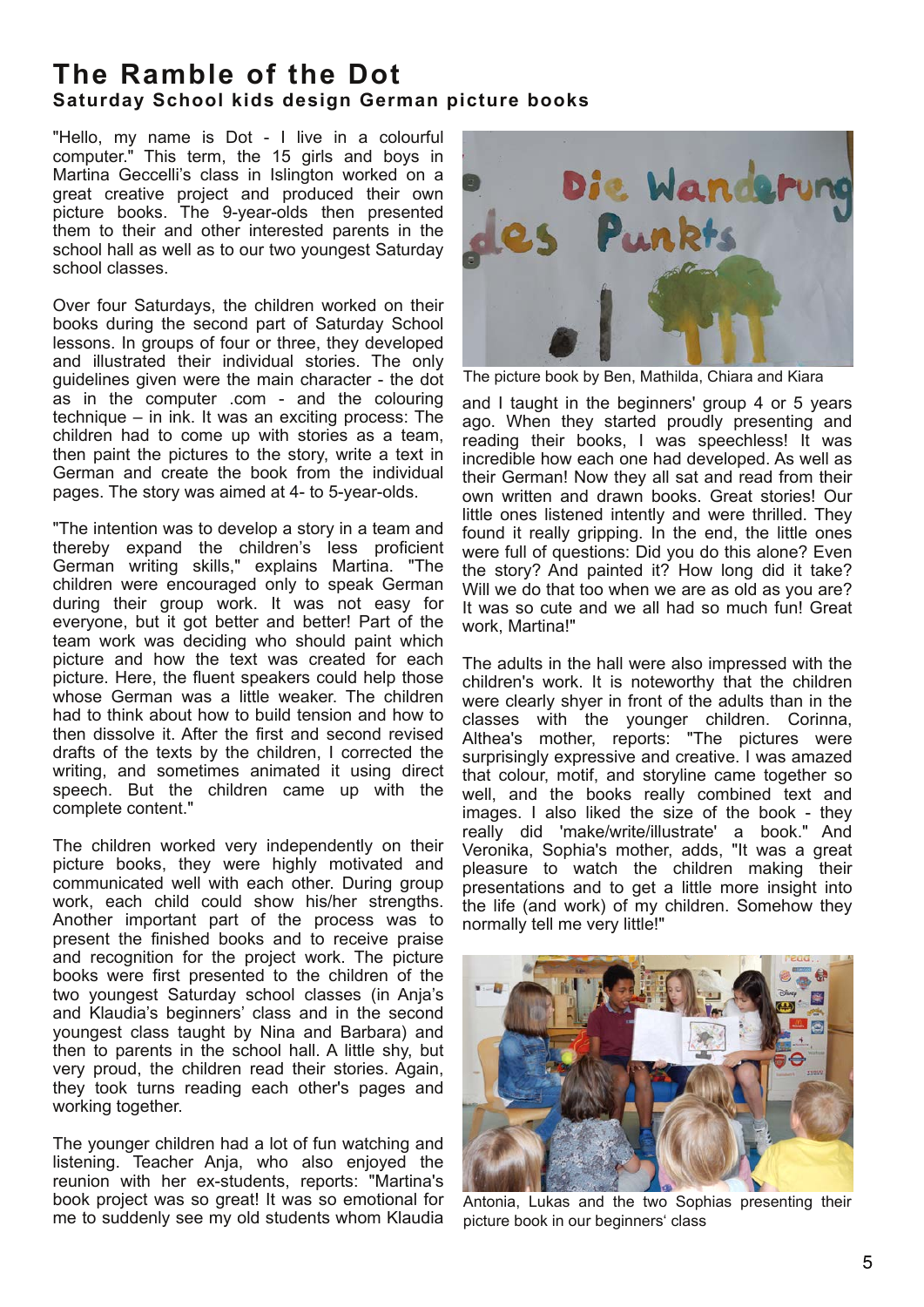Wonderfully told by Sonny, Frederick and Otto, we heard the story of the dot that lives in the computer and makes friends with the number 1, and together they go on a journey back in time and visit an oldfashioned calculator... Kiara, Chiara, Ben and Mathilda's dot lives in a mobile phone and would like to seek adventures all over the world. The dot in a story by Antonia, Lukas and the two Sophias lives in a colourful computer and his best friend is the comma, and the two visit each other when the computer is switched off and experience fun adventures... albeit in fear that the computer's owner will turn it on when they are not there... Everything without dot and comma, that's just not on. And Frida, Althea, Eleni and Felix talk about two dots: Big.com and Little.com who visit the junkyard together... and discover lots of oldfashioned stuff like for example a computer...

Martina as the teacher was "impressed by what flowed from the children's pen in ink and writing. I wanted to encourage the children to speak



Althea and Eleni talking about Big.com and Little.com

German and above all to write in German. The selfconfidence gained in this process, especially by presenting the books, will help the children to progress."

By Martina Köpcke und Cathrin Cordes

## **What is your opinion?** Survey article continued from page 4

on. If you feel you want to discuss anything in particular, please let us know. Please approach our management team or our teachers in person or by mail. We liked this comment of a long-standing parent "Of course there were during the last 10 years stretches when we were less happy, but the school showed always a great amount of awareness for that as well as fairness towards the teachers." and we fully intend to continue in this style.



Break time in the playground in Hackney Wick

Let us know if you would like to get involved in any of the following:

- toddler group
- organising informal meet-ups for new parents or parents or parents of specific classes
- organising and participating in social activities like our choir or our book clubs
- setting up a working group to compile a list of German language resources
- (books, films, TV programs, music, apps)
- join our closed Facebook group (DSS Islington & Hackney Wick)

Many thanks to all the parents who took the time to complete our survey and particularly to those who gave us very in depth and detailed feedback. Thank you for the many positive comments as well as suggesting points for improvement. We look forward to your continued support.

By Natalie Denby

Cathrin Cordes, Ulrike Hensel-Burg and Natalie Denby are the Directors of The German Saturday School, a non-profit company limited by guarantee, registered in England and Wales No. 7487272, operating the German Saturday Schools in Islington and Hackney Wick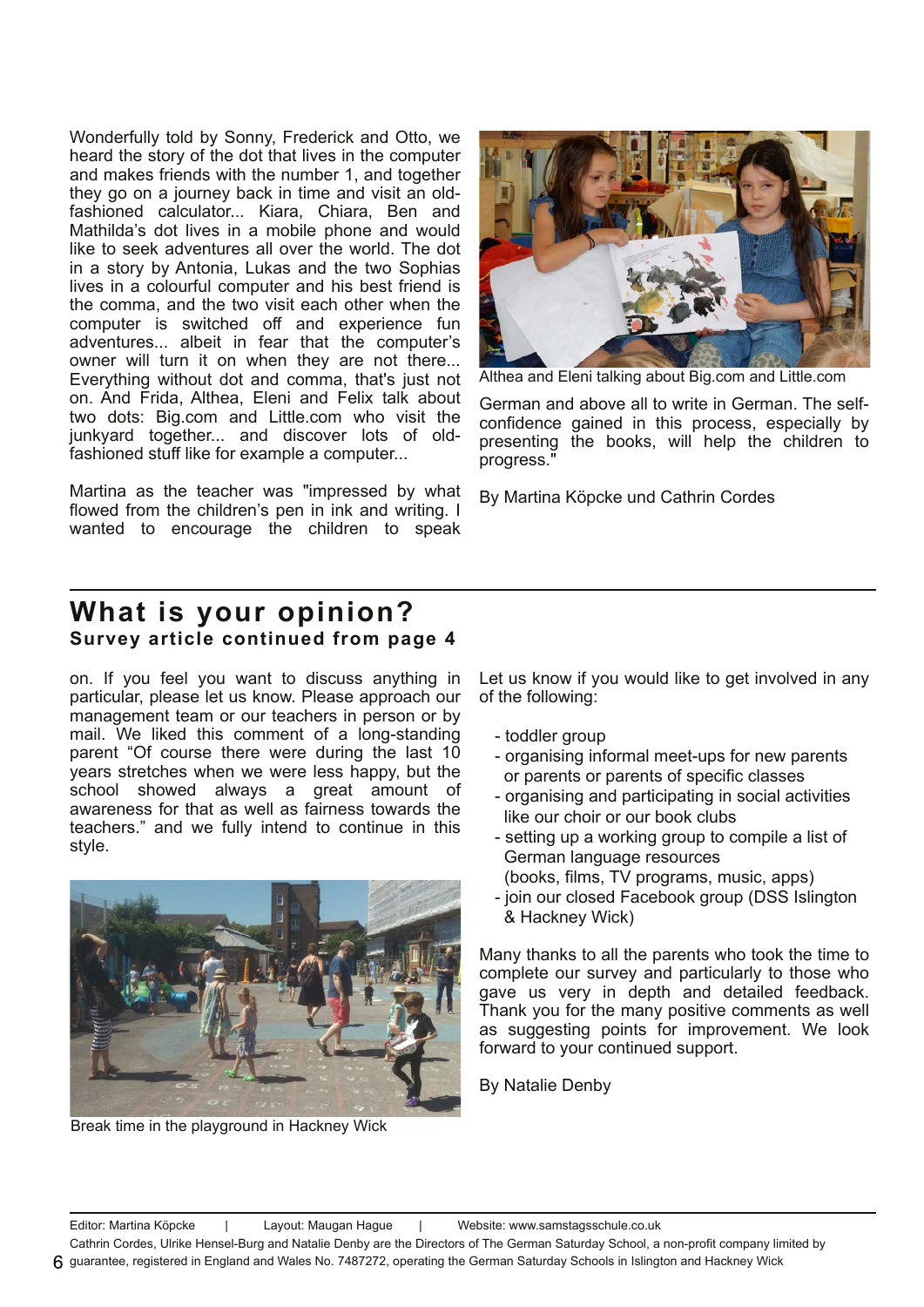# Gerd Kusche - A Baker's Life

**Or: How bread and culture connect** 

His farewell visit on May 19th was an emotional affair – Baker Kusche had, after all, supplied our Saturday School families with tasty bread and other German victuals for the past 18 years. In April, the well-travelled baker gave up his business and now wants to enjoy his retirement in Germany.

"I always wanted to become a baker," says Gerd Kusche, whose career began more than 45 years ago in Hesse. He is a baker with heart and soul, has gone through many difficulties and deprivations "for the cause" and even converted to Islam in the course of his career. It all started with a sound thrashing. "I started an apprenticeship in a freight forwarding company, which I did not like at all. When I switched to baking, my father actually got the cane out," laughs Kusche. In the meantime, he looks back on many successful and exciting years in baking, and as a sales representative in the baking industry he has extensively travelled all over the world.

Mr Kusche first went through an apprenticeship in a small bakery in his home town of Kassel: "Then in 1967 I received my master craftsman's certificate and accepted a job with a US company which sold white bread throughout Europe. We introduced this "toast" bread everywhere - from Finland to Spain. I got my pilot's licence and flew to the different countries in my own plane." In the 1960s he also came to London to bring "that squashy white bread" (of which Mr. Kusche is not a great fan) to the UK.

"Previously, England had a bread culture similar to Germany," he explains. "They baked with yeast, soda, barley, rye, etc. This bread culture was then completely destroyed. If you knew what is in the white bread, you would keep your hands off it: fat, enzymes, etc. Making bread this flexible is only possible through the use of chemistry.

On behalf of the German development aid, baker Kusche also toured the Middle East and Africa. Before a planned visit to Mecca and Medina in Saudi Arabia, a special concession was required: the cities are on holy ground that non-Muslims are not allowed to enter. Kusche pragmatically took lessons in Islam and converted. "My new religion had to be registered in my passport. Once I was even tested on entry into Saudi Arabia and had to recite the testimony of faith."

"I have seen a lot of the world. One of the most beautiful experiences was in the Nuba Mountains in Sudan. We set up a bakery on behalf of German development aid. That was in the early 1980s. Initially, there was no electricity and no water. We flew from Cairo to Sudan, then travelled by truck, the last two days on a camel into the mountains. All

that at temperatures of 40 to 45 degrees. I was meant to bake there. After we arrived on camelback, the first thing I did was to take a shower. I was puzzled because somebody came every two minutes and he seemed more and more grumpy. Then I found out the reason: I shouldn't use too much water, otherwise we couldn't bake. They had to fetch the water in a 2,000-liter tanker and it took three days each time." The baker and his team spent about four weeks in the Nuba Mountains until the local bakers were able to take over.

Mr. Kusche's experience in Tehran, at the time of the Islamic Revolution in 1979, was less positive: "I worked for a company with links to the Shah that was set up to feed the poor. All the other foreigners were already gone... We Germans were the last ones there. One morning I drove to the bakery and got into a shootout between followers of Khomeini and the Shah's troops. I was actually wounded. I was in a very precarious situation: I had no money, no passport. Shah-friendly soldiers finally smuggled me out to Dubai. There I had to go to jail first as I didn't have a passport. I called the embassy, who then got me out there. "



Baker Kusche serving children at our summer school

After German reunification in 1989, Gerd Kusche took over a bakery in Leipzig. There he met his wife Carola, a trained baker and one of his employees. At the beginning of the 90's the couple first had contact with London. Kusche supplied customers with bread from his bakery in Leipzig, which expanded rapidly. "Every second day we took a van to the UK. At the same time, the bakery in Leipzig grew very fast and I lost track of things a bit. I got into debt and shut down the shop in 1994. "In the same year, the couple moved to the island and opened the Backhaus in Ham, South London in 1997. The Kusches were the first German bakers to offer fresh German baked goods every day in London. The German community in South London was only too happy to enjoy a little taste of home, and the bakery was an immediate success. "The demand was there," says Kusche. "People used to